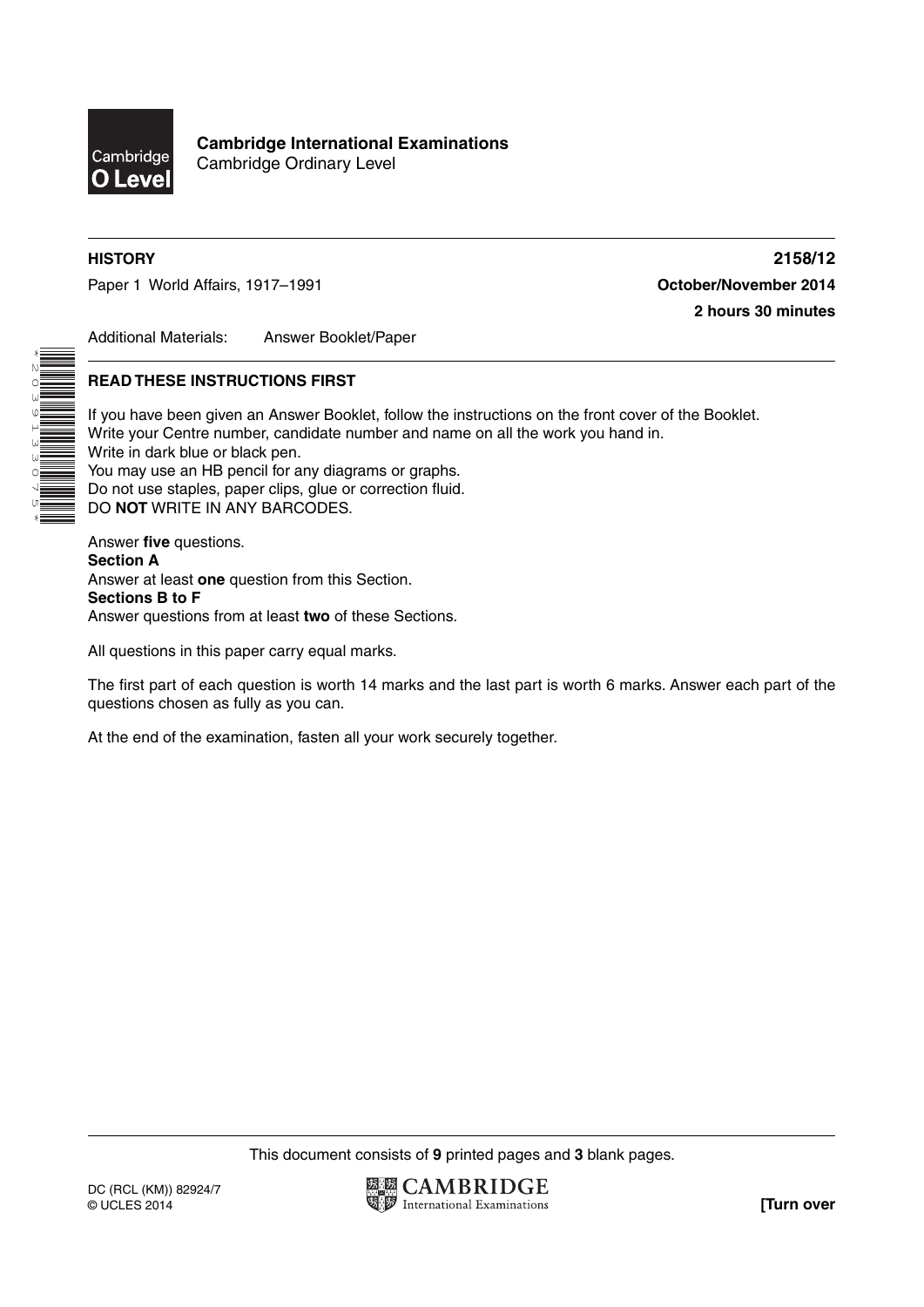# **Section A**

# **International Relations and Developments**

- **1** Outline the ways in which the pre-1914 frontiers in Europe of each of the following countries were changed by the terms of the Paris peace conference of 1919–20:
	- **(a)** Germany;
	- **(b)** Austria–Hungary.

To what extent were Germany and Austria weakened by these changes?

**2** Describe the main features of the foreign policy of Nazi Germany in Europe during the years 1936–39.

How far is it true to say that the outbreak of war in Europe in September 1939 was due more to the policies of other European powers than to the foreign policy of Nazi Germany?

- **3** Describe **three** of the following features of the Second World War:
	- **(a)** the Battle of El Alamein (1942);
	- **(b)** the Battle of the Mareth Line (1943);
	- **(c)** the Battle of Stalingrad (1942–43);
	- **(d)** the D-Day landings (1944);
	- **(e)** the fall of Berlin (1945).

Why did it take so long to defeat Nazi Germany?

- **4** Describe the main features of the conflict that took place in:
	- **(a)** Korea during the early 1950s;
	- **(b)** Vietnam during the late 1960s.

Why did the United States withdraw from Vietnam during the 1970s?

**5** Describe the main features in the relationship between the governments of the United States and the Soviet Union from 1979 to 1991.

How do you explain the improvement in their relationship during these years?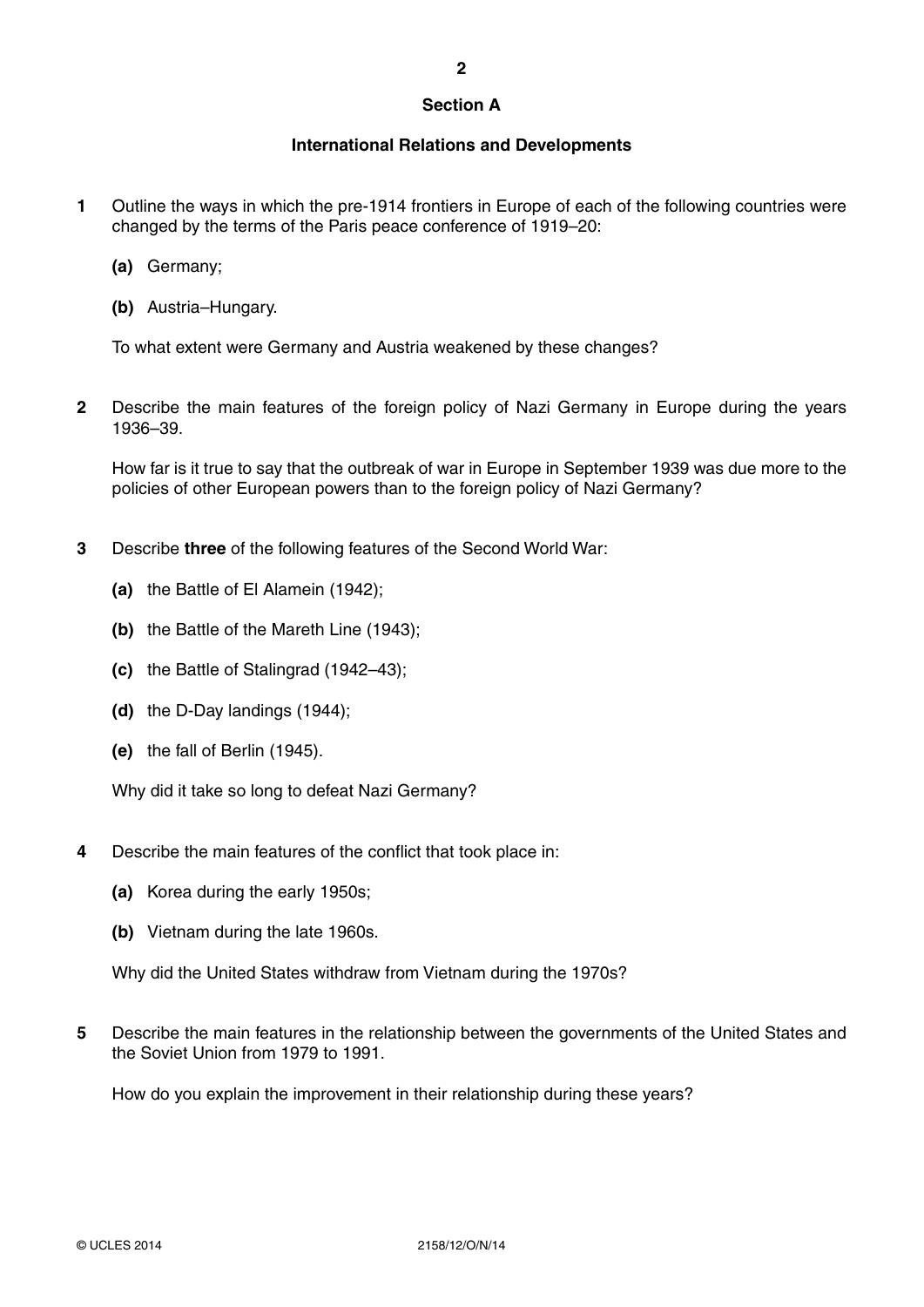# **Section B**

#### **Western Europe**

**6** Give an account of the domestic history of Germany under the Weimar Republic during the 1920s.

How far did the government's foreign policy during the 1920s succeed in raising Germany's prestige in international affairs?

**7** With reference to the years 1925–40, outline the main features of Mussolini's development of a fascist state in Italy.

How true is it to suggest that Mussolini's relations with Hitler during these years were damaging to Italy?

**8** Describe the ways in which Spain was a 'divided' country in the early 1930s and outline the main events that led to the outbreak of the Civil War in 1936.

How do you account for the eventual defeat of the Republican forces?

**9 Either (a)** Write an account of the main developments in British politics during the course of the 1930s.

> How do you explain the dominance of the Conservative Party in the National Government during these years?

**Or** (b) Write an account of the part played by Margaret Thatcher in British politics, from her appointment as leader of the Conservative Party in 1975 to her retirement in 1990.

How justified were the criticisms of her that were made during these years?

**10** Outline the main features in the history of France from the creation of the Fourth Republic in 1946 to the retirement of de Gaulle in 1969.

How far did France support moves for unity between the countries of Western Europe during these years?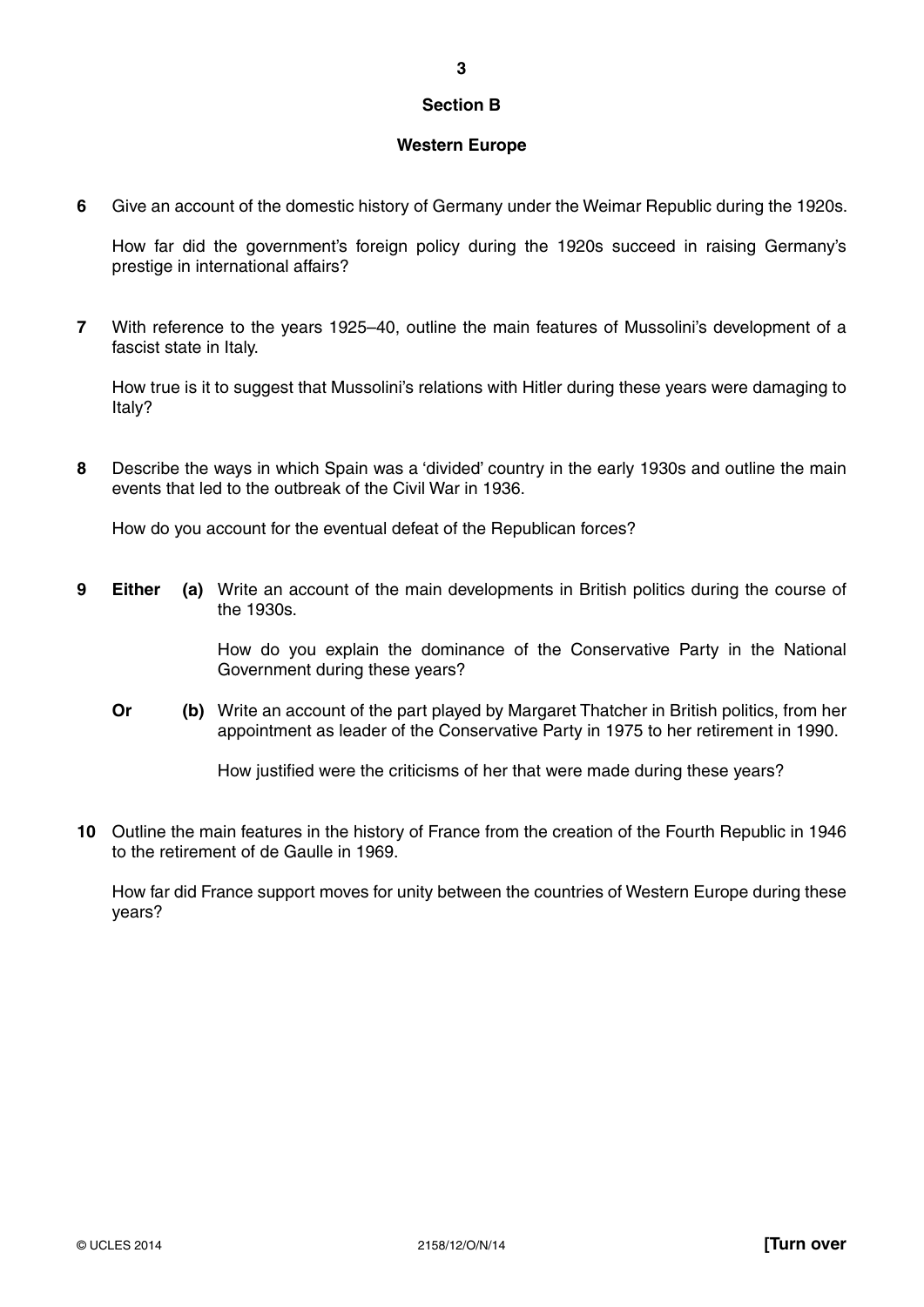# **Section C**

### **The Americas**

- **11** Describe the part played by Woodrow Wilson in:
	- **(a)** taking the United States into the First World War in 1917;
	- **(b)** preparing for a post-war peace conference by his Fourteen Points in 1918;
	- **(c)** participating in the post-war peace conference.

Why was the Republican candidate for the presidency successful in 1920?

- **12** With reference to the United States in the 1930s, describe:
	- **(a)** the impact on the American people of the Depression in the early years of the decade;
	- **(b)** the main ways in which Franklin Roosevelt's domestic policies tried to improve the quality of life of the American people.

Why was his foreign policy less popular than his domestic policy?

**13** With reference to the years 1948–54, describe the development of anti-communism within the United States.

How do you explain this hostility towards communism?

**14** Describe the main features of the presidency of John F. Kennedy from his election campaign in 1960 to his assassination in 1963.

With reference to his domestic and foreign policies, how accurate is it to regard him as one of the great presidents of the United States?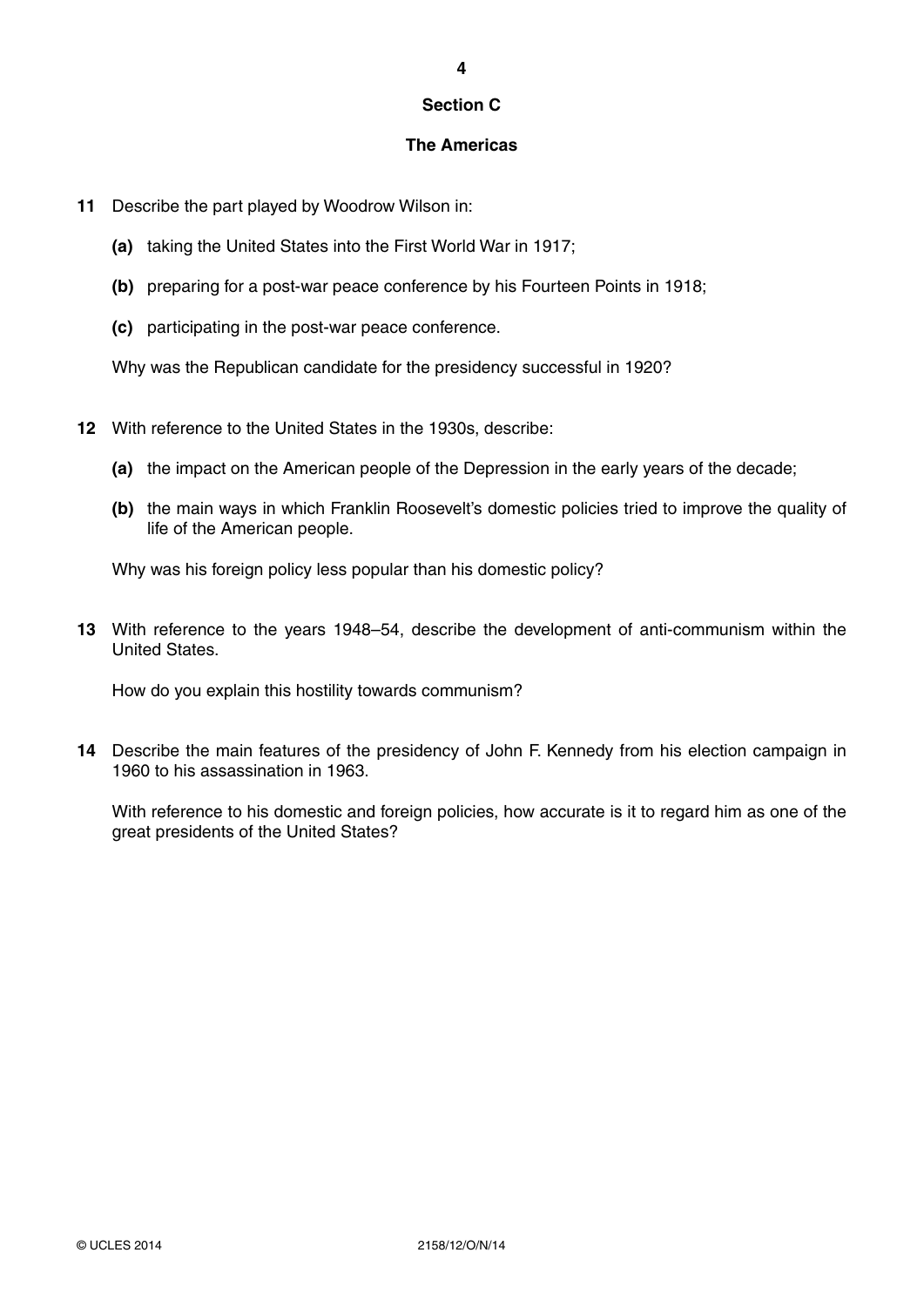- **15 Either (a)** Describe the part played by **two** of the following people in the history of Latin America:
	- **(i)** Fulgencio Batista;
	- **(ii)** Eva Perón;
	- **(iii)** Salvador Allende;
	- **(iv)** Eduardo Frei.

In the case of the two that you have chosen, explain to what extent they were opposed or supported by the United States.

**Or** (b) Describe the background to, and the events of, the 1982 invasion of the Falkland/ Malvinas islands by Argentinian forces.

How justified was Argentina in the actions it took in this respect?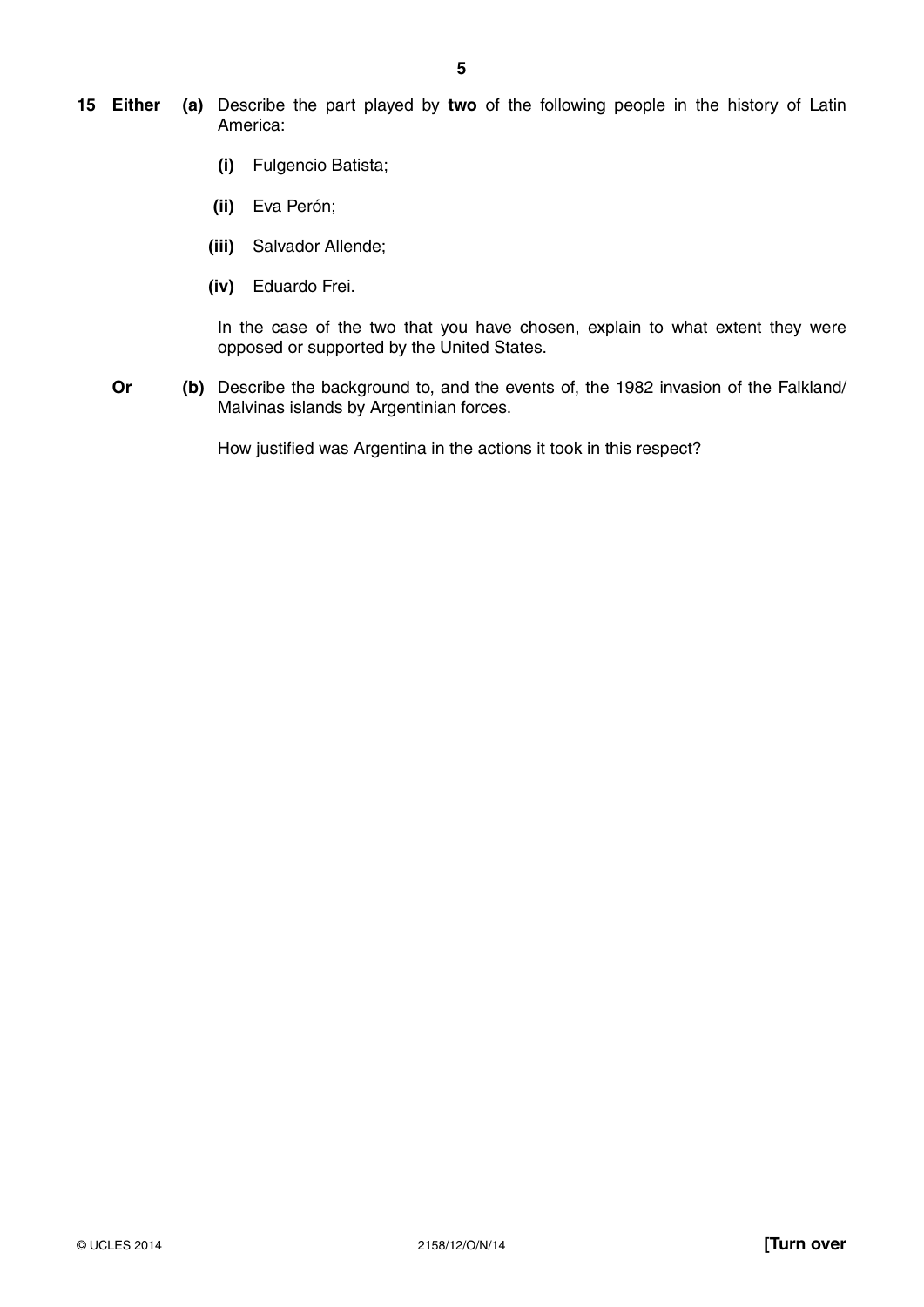# **Section D**

# **The Soviet Union and Eastern Europe**

- **16** Write an account of the main events within Russia in:
	- **(a)** the February Revolution of 1917;
	- **(b)** the October Revolution of 1917.

How do you explain the triumph of Bolshevism and the failure of the Provisional Government by the end of 1917?

- **17** Describe the following features of life within the Soviet Union during the 1930s:
	- **(a)** the five-year plans;
	- **(b)** the 1936 constitution;
	- **(c)** the Purges.

How accurate is it to describe the Soviet regime as 'ruthless' during these years?

- **18** Outline the foreign policy of the Soviet Union in **three** of the following:
	- **(a)** the Treaty of Rapallo (1922);
	- **(b)** Popular Front governments in the 1930s;
	- **(c)** the Warsaw Pact (1955);
	- **(d)** the Helsinki Agreement (1975);
	- **(e)** the SALT talks.

How do you explain changes in Soviet foreign policy during the 1980s?

**19** Outline the main domestic policies pursued by Khrushchev as leader of the Soviet Union in the years 1956–64.

To what extent did his foreign policies help to improve international relations?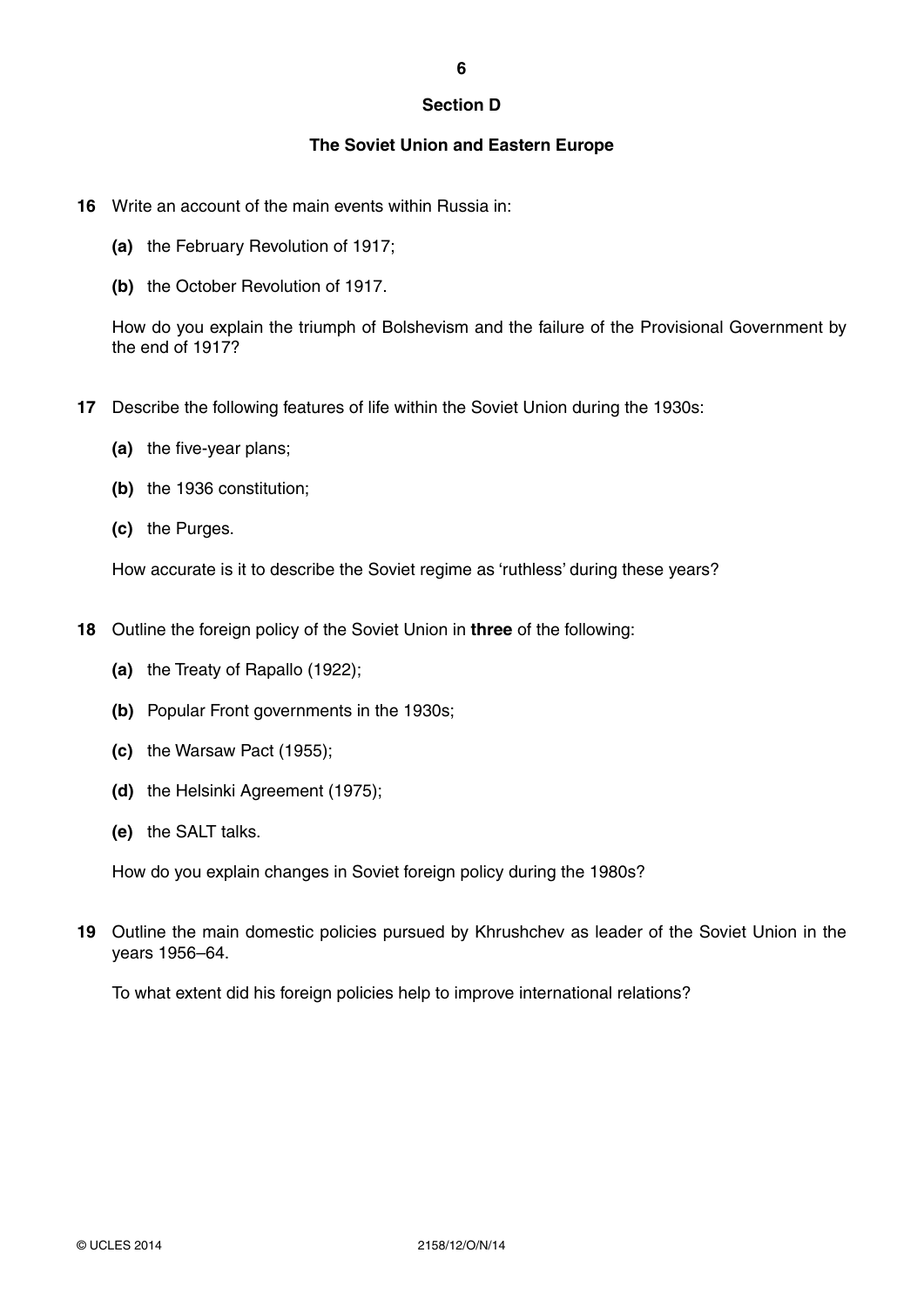- **20** Describe the part played by each of the following in relations between Poland and the Soviet Union:
	- **(a)** changes made to Poland's borders in 1945;
	- **(b)** the Roman Catholic Church;
	- **(c)** the Solidarity Movement.

Why did it take until 1989 for the Soviet dominance in Poland to be removed?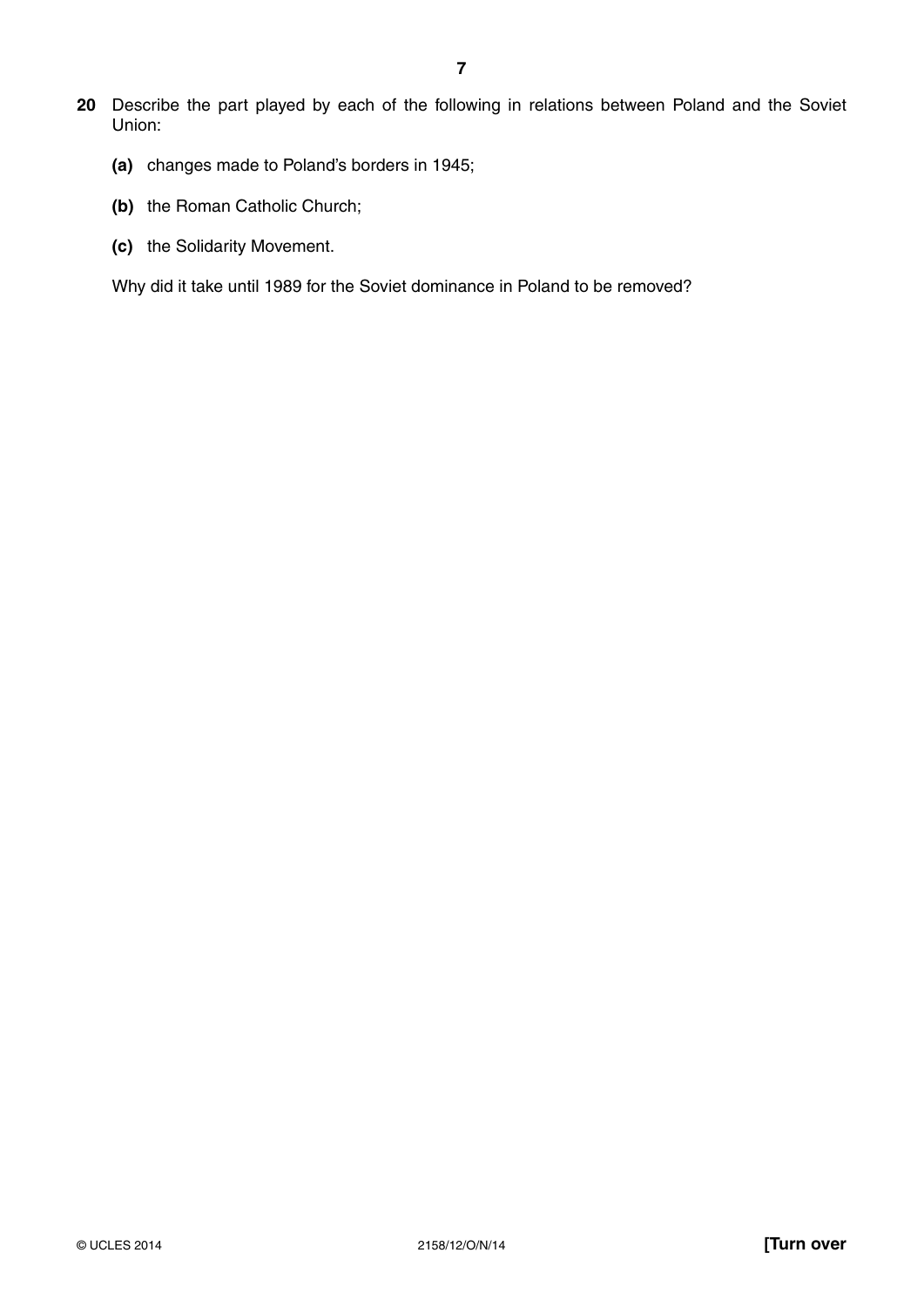### **Section E**

# **Africa and the Middle East**

- **21** Describe **three** of the following in the history of Palestine in the first half of the twentieth century:
	- **(a)** the Zionist movement;
	- **(b)** the Balfour Declaration (1917);
	- **(c)** the creation of the Mandate of Palestine (1920);
	- **(d)** the Peel Commission (1936–37);
	- **(e)** the declaration of the State of Israel (1948).

How important for the Middle East was the Arab–Israeli war of 1948–49?

- **22** Give an account of the role of President Nasser during the years 1952–70 in:
	- **(a)** the modernisation and improvement of Egypt;
	- **(b)** the improvement of his country's defences.

Why did his popularity in Egypt decline towards the end of these years?

**23** With reference to the years 1954–62, describe the movement for the independence of Algeria and the effects it had on France during these years.

Why was the independence of other French colonies and mandates more easily achieved?

- **24** Describe the role played by each of the following leaders in gaining independence and in ruling their countries in the early years after independence:
	- **(a)** Nyerere in Tanzania;
	- **(b)** Kenyatta in Kenya;
	- **(c)** Kaunda in Zambia.

How far did the former colonial powers help in the achievement of independence in each of these countries?

**25** Outline the domestic policies pursued by the National Party in South Africa during the years 1948–91.

Why did the government introduce reforms towards the end of these years?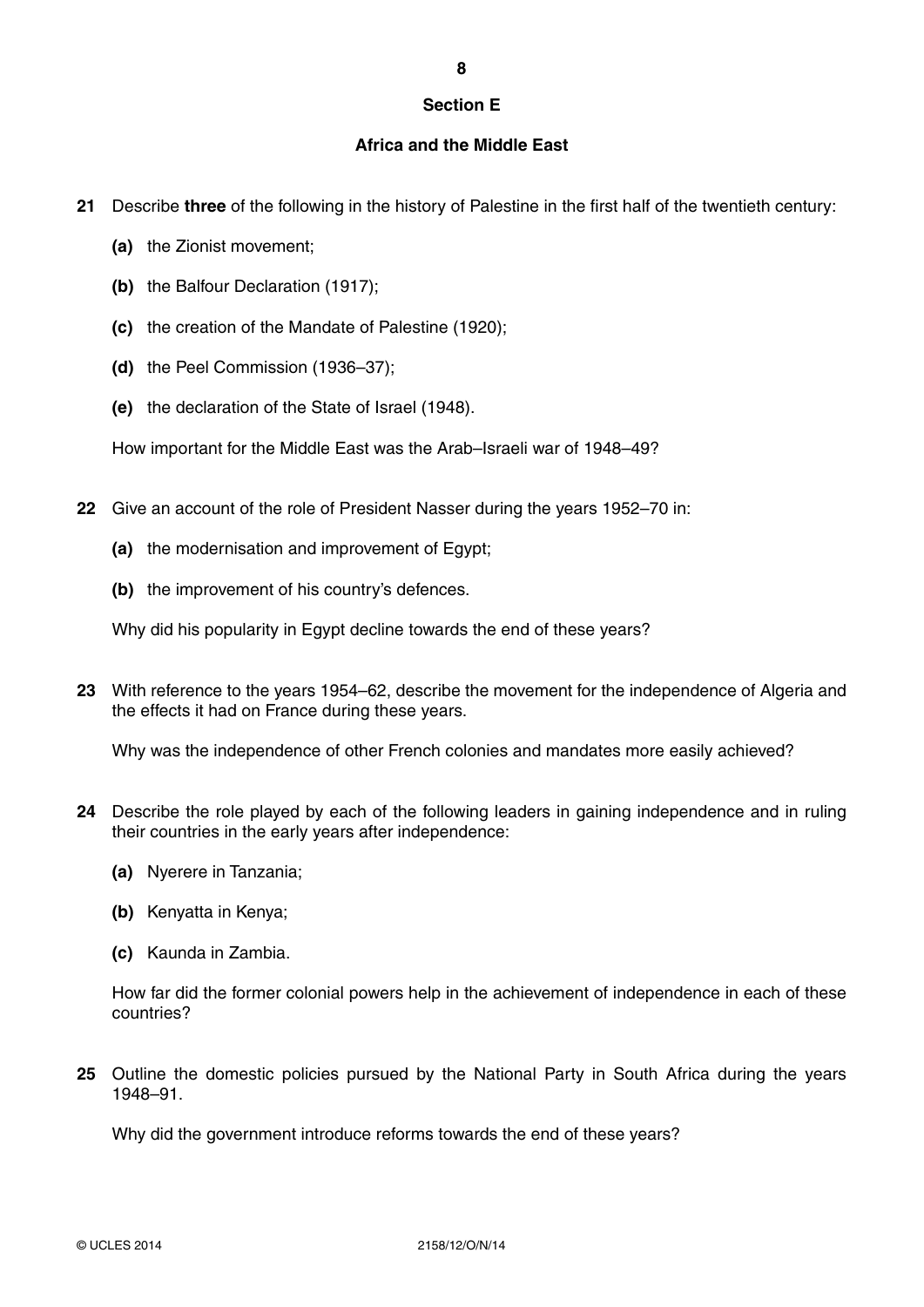# **Section F**

### **Asia**

**26** Describe the ways in which Japan was governed between the two world wars.

Why did the Japanese government go to war with China during the 1930s?

**27** Give an account of the domestic history of China from the end of the Civil War in 1949 to the death of Mao Zedong in 1976.

How far is it true to say that the economic and social progress of China during these years was gained at great cost to personal freedom?

**28** Outline the main features in the history of Japan from 1945 to 1991, showing how both democracy and economic progress developed during these years.

How far did the Japanese welcome the aid and assistance of the United States during these years?

- **29** Outline the part played in the history of the Indian sub-continent by **three** of the following:
	- **(a)** the Montagu–Chelmsford Reforms (1919);
	- **(b)** the Government of India Act (1935);
	- **(c)** the Muslim League in the 1930s and 1940s;
	- **(d)** the premiership of Jawaharlal Nehru (1947–64);
	- **(e)** the secession of Bangladesh (1971).

To what extent did India develop a 'non-aligned' foreign policy in the period 1947–91?

**30** Outline the history of the Malay peninsula from the Japanese invasion of 1941 to the creation of Malaysia in 1963.

Why did Singapore initially join Malaysia and later leave it?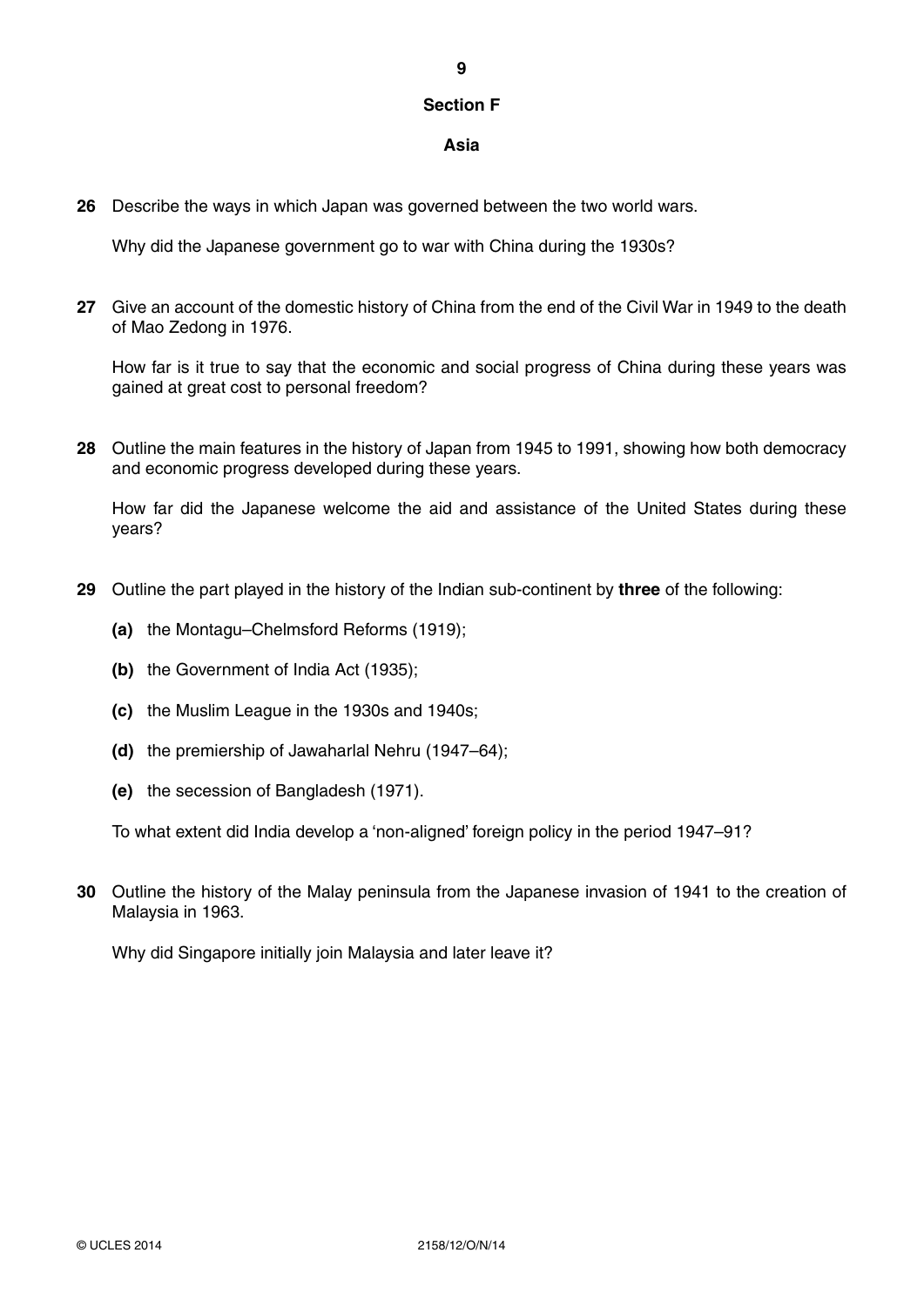# **BLANK PAGE**

**10**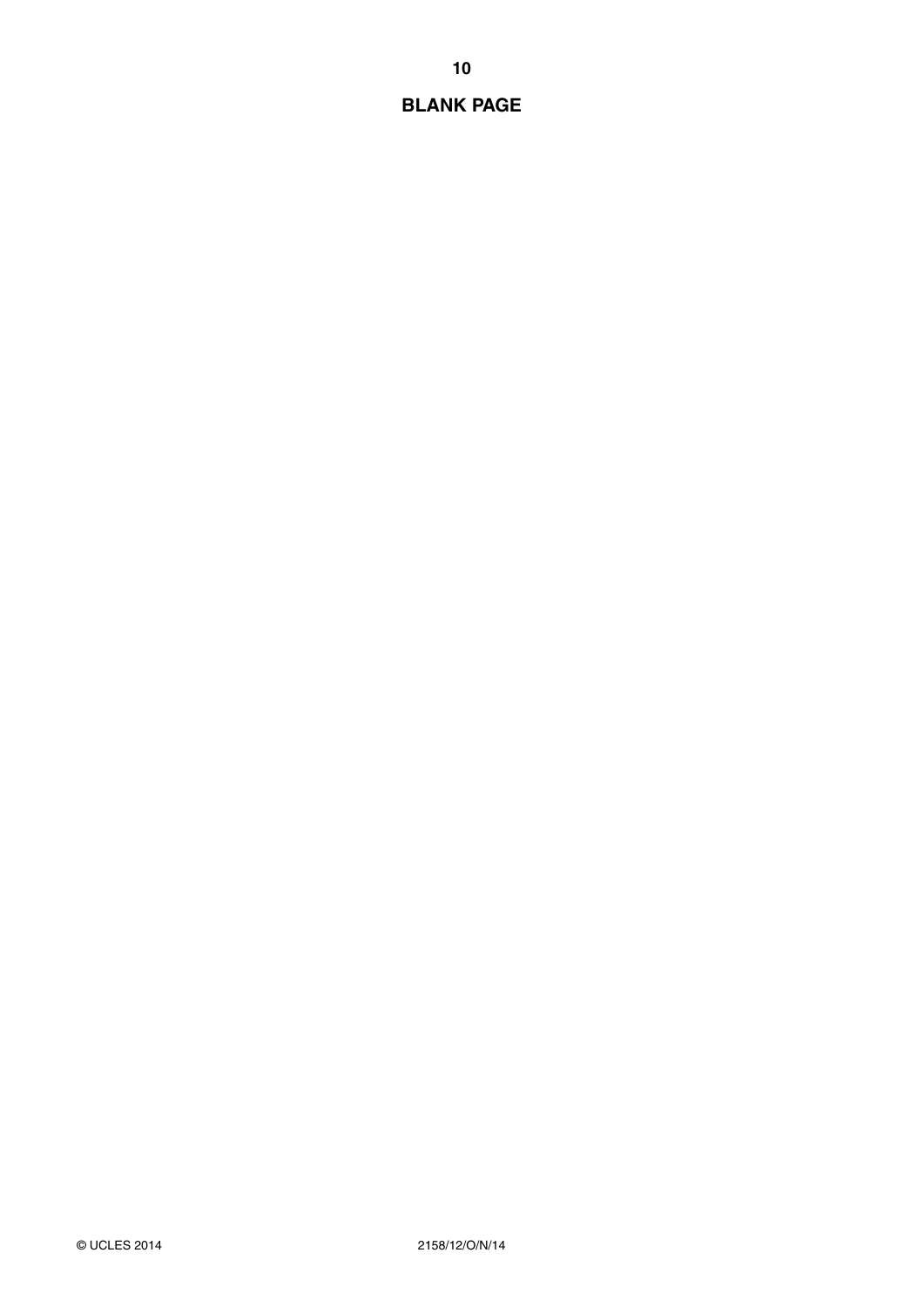# **BLANK PAGE**

**11**